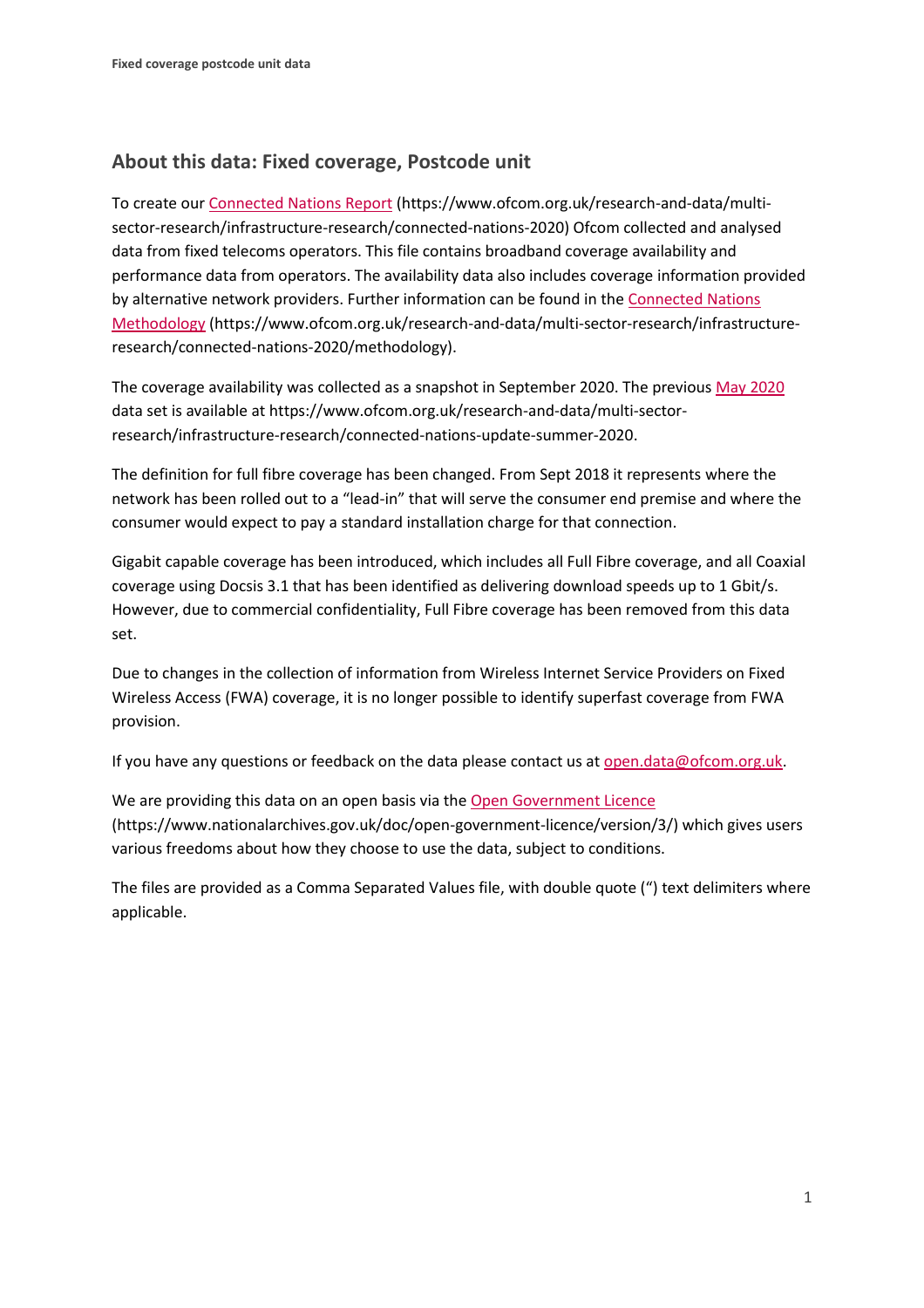## **Coverage availability**

File name: 202009 fixed pc coverage r01 xx.csv where xx defines Postcode area

Total files in folder 202009\_fixed\_pc\_coverage\_r01: 121 files, for each postcode area in the UK

Total records across all files: 1 header row, 1,682,937 data rows

File size on disk: 154 MB (162,152,448 bytes)

## **Coverage availability for residential premises**

File name: 202009\_fixed\_pc\_res\_coverage\_r01\_xx.csv where xx defines Postcode area

Total files in folder 202009\_fixed\_pc\_res\_coverage\_r01: 121 files, for each postcode area in the UK

Total records across all files: 1 header row, 1,555,300 data rows

File size on disk: 143 MB (150,163,456 bytes)

## **Column headers and what they represent:**

| <b>Current headers</b>                            | <b>Note</b>                                  |
|---------------------------------------------------|----------------------------------------------|
| postcode                                          | Postcode with spaces removed, such as SE19HA |
| postcode_spaces                                   | Postcode with single space, such as SE1 9HA  |
| postcode area                                     | Postcode area, such as SE                    |
| % of premises with<br>30<300Mbit/s download speed | From fixed broadband                         |
| % of premises with<br>>=300Mbit/s download speed  | From fixed broadband                         |
| % of premises with 0<2Mbit/s<br>download speed    | From fixed broadband                         |
| % of premises with 2<5Mbit/s<br>download speed    | From fixed broadband                         |
| % of premises with 5<10Mbit/s<br>download speed   | From fixed broadband                         |
| % of premises with<br>10<30Mbit/s download speed  | From fixed broadband                         |